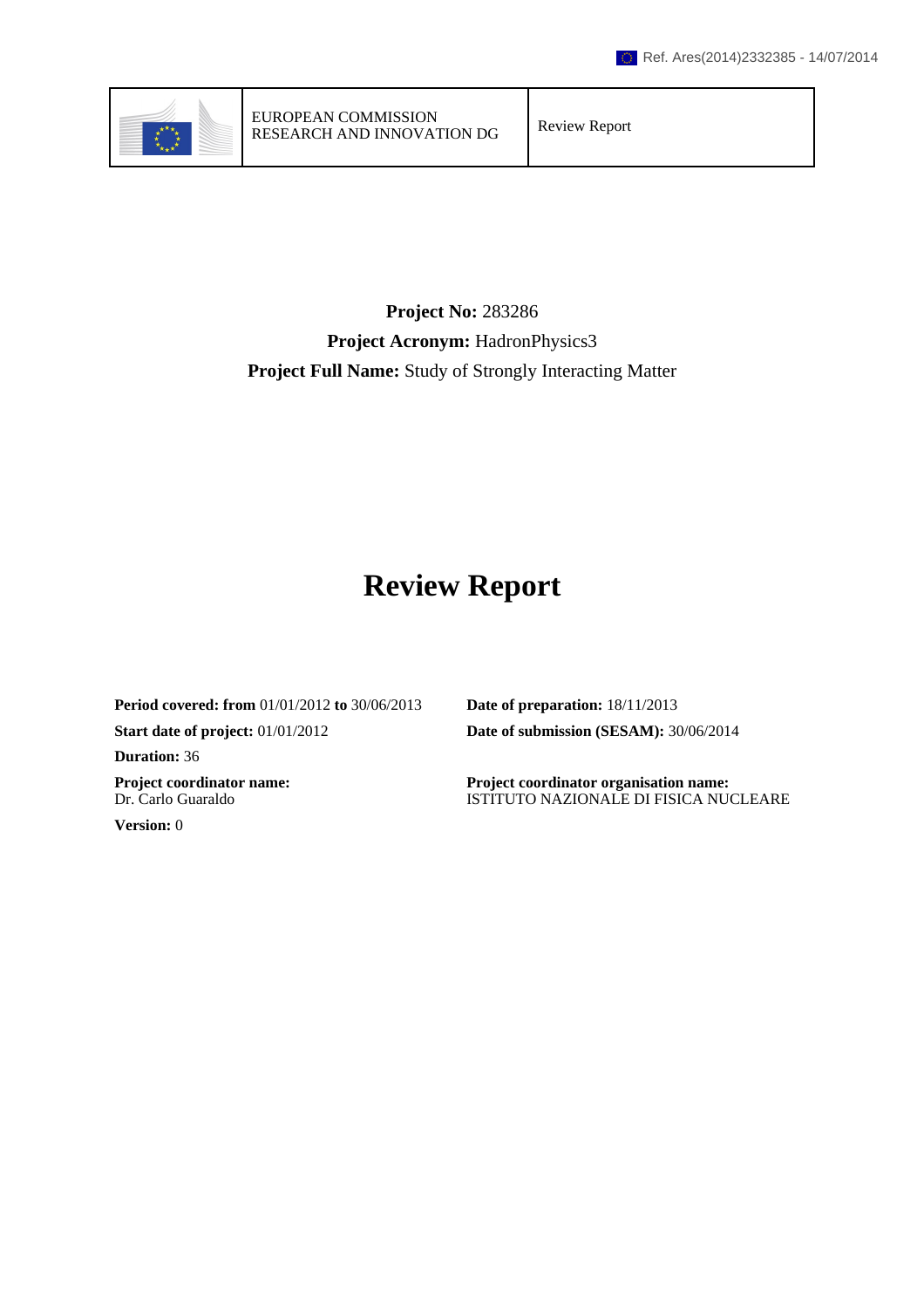## **Review Report**

## **General Information**

| <b>Grant Agreement number:</b>                                                          | 283286                                                             |
|-----------------------------------------------------------------------------------------|--------------------------------------------------------------------|
| <b>Project acronym:</b>                                                                 | HadronPhysics3                                                     |
| <b>Project title:</b>                                                                   | <b>Study of Strongly Interacting Matter</b>                        |
| <b>Funding Scheme:</b>                                                                  | FP7-CP-CSA-Infra                                                   |
| <b>Project starting date:</b>                                                           | 01/01/2012                                                         |
| <b>Project duration:</b>                                                                | 36                                                                 |
| Name of the scientific representative of the<br>project's coordinator and organisation: | Dr. Carlo Guaraldo ISTITUTO NAZIONALE DI<br><b>FISICA NUCLEARE</b> |
| Project web site:                                                                       |                                                                    |
| Type of technical review:                                                               | Periodic regular/foreseen technical review                         |
| <b>Period covered - from:</b>                                                           | 01/01/2012                                                         |
| <b>Period covered - to:</b>                                                             | 30/06/2013                                                         |
| Date of review meeting (if applicable):                                                 | 18/10/2013                                                         |
| Type of review report:                                                                  | Individual                                                         |
| Name of expert drafting the report:                                                     | <b>Sebastian JESTER</b>                                            |
| <b>Name of the Project Officer:</b>                                                     | <b>Mr Sebastian JESTER</b>                                         |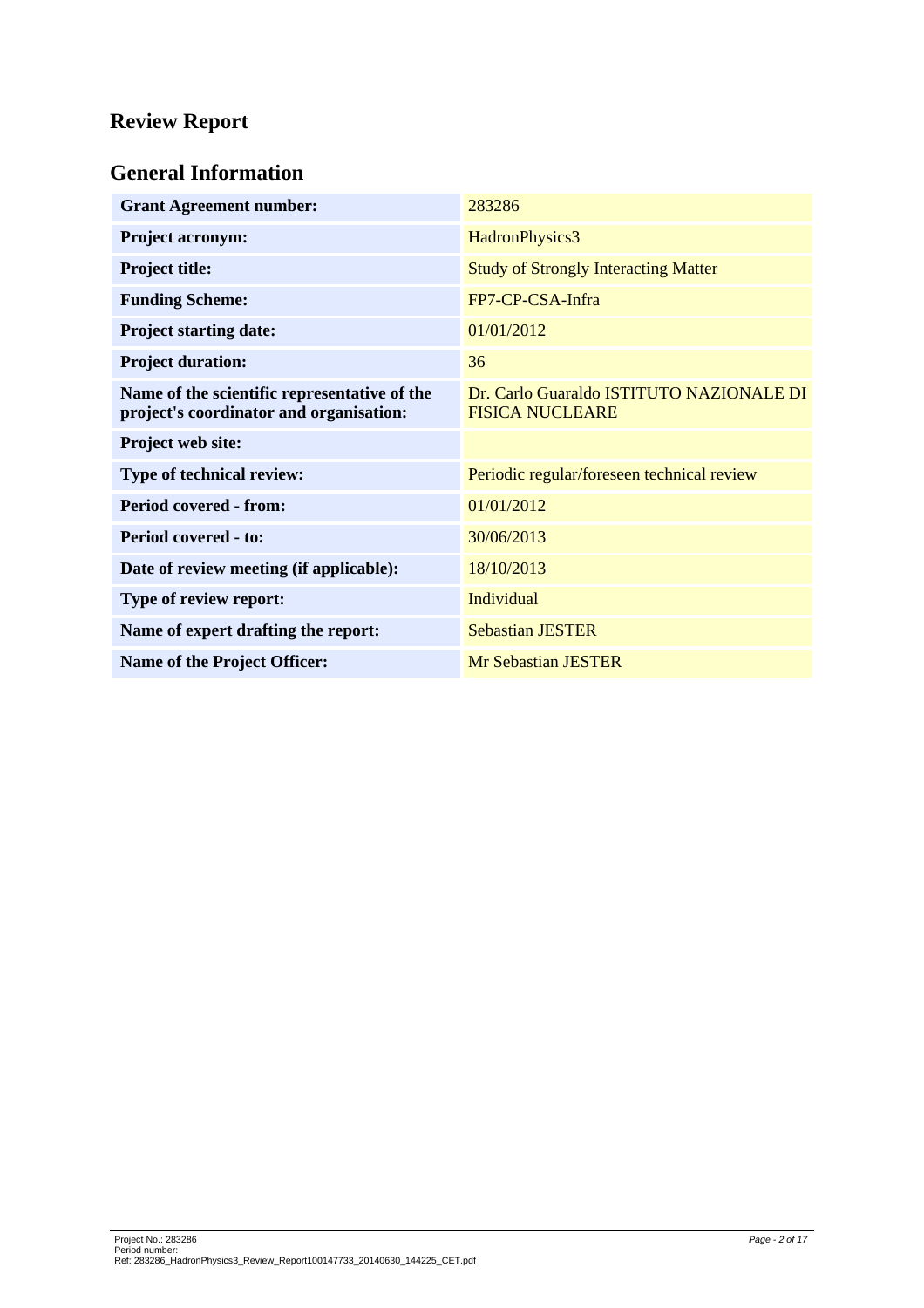### **1. Overall Assessment**

#### **a. Executive summary: Comments, in particular highlighting the scientific/technical achievements of the project, its contribution to the State of the Art and its impact:**

The project encompasses the greater part of the hadron physics community in Europe, with substantial international contributions. Considering that there are 29 Work Packages and the project runs over three years, the EC contribution of 9 million Euro breaks down to about 100.000 Euro per year and Work Package, or about 2.000 Euro on average for each of the 49 participants per Work Package and year. The greatest success of the project is therefore the leverage to achieve a significant coordinating effect even with such a low amount of funding per Work Package, year and participant.

| <b>Progress</b> |
|-----------------|
|-----------------|

Good progress (the project has achieved most of its objectives and technical goals for the period with relatively minor deviations)

**b. Overall recommendations (e.g. on overall modifications, corrective actions at WP level, or re-tuning the objectives to optimise the impact or keep up with the State of the Art, or for other reasons, like best use of resources, re-focusing...).**

The description of the Networking Activities in the Description of Work and in the periodic report raises the impression that they are in fact considered as Joint Research Activities within the project: the focus of the reporting is on the scientific results, rather than on the outcome of specific networking activities and events.

Facilitating excellent science is of course the of all Integrating Activities. However according to the Work Programme 2011, in response to which this action was funded, the specific aim of networking activity Work Packages is "To foster a culture of co-operation between the participants in the project and the scientific communities benefiting from the research infrastructures and to help developing a more efficient and attractive European Research Area", with the related evaluation criterion: "The extent to which the co-ordination mechanisms will foster a culture of co-operation between the participants, and enhance the services to the users."

While the scientific results are highly desirable, they should be considered as an indirect result of the project, to be brought about by the desired direct impact: "a structuring impact on the European Research Area and on the way research infrastructures operate, evolve and interact with similar infrastructures and with their users". The project could therefore consider focusing the reporting on the Networking Activities on highlight how the activities funded by the project brought about a closer co-ordination between participants and the wider community. In particular, future reports should explain in detail how the project's networking activities "enhance the services to the users", and how the above-mentioned desired direct impact of Integrating Activities is brought about.

## **2. Objectives and Workplan**

| a. Progress towards project objectives: Have<br>the objectives for the period been achieved? In<br>particular, has the project as a whole been<br>making satisfactory progress in relation to the<br><b>Description of Work (Annex I to the grant</b><br>agreement)? | <b>Yes</b> |
|----------------------------------------------------------------------------------------------------------------------------------------------------------------------------------------------------------------------------------------------------------------------|------------|
| <b>Comments</b>                                                                                                                                                                                                                                                      |            |
| Excellent progress overall.                                                                                                                                                                                                                                          |            |
| b. Progress in individual work packages: Has<br>each work package (WP) been making<br>satisfactory progress in relation to the<br><b>Description of Work (Annex I of the grant</b><br>agreement)?                                                                    | <b>Yes</b> |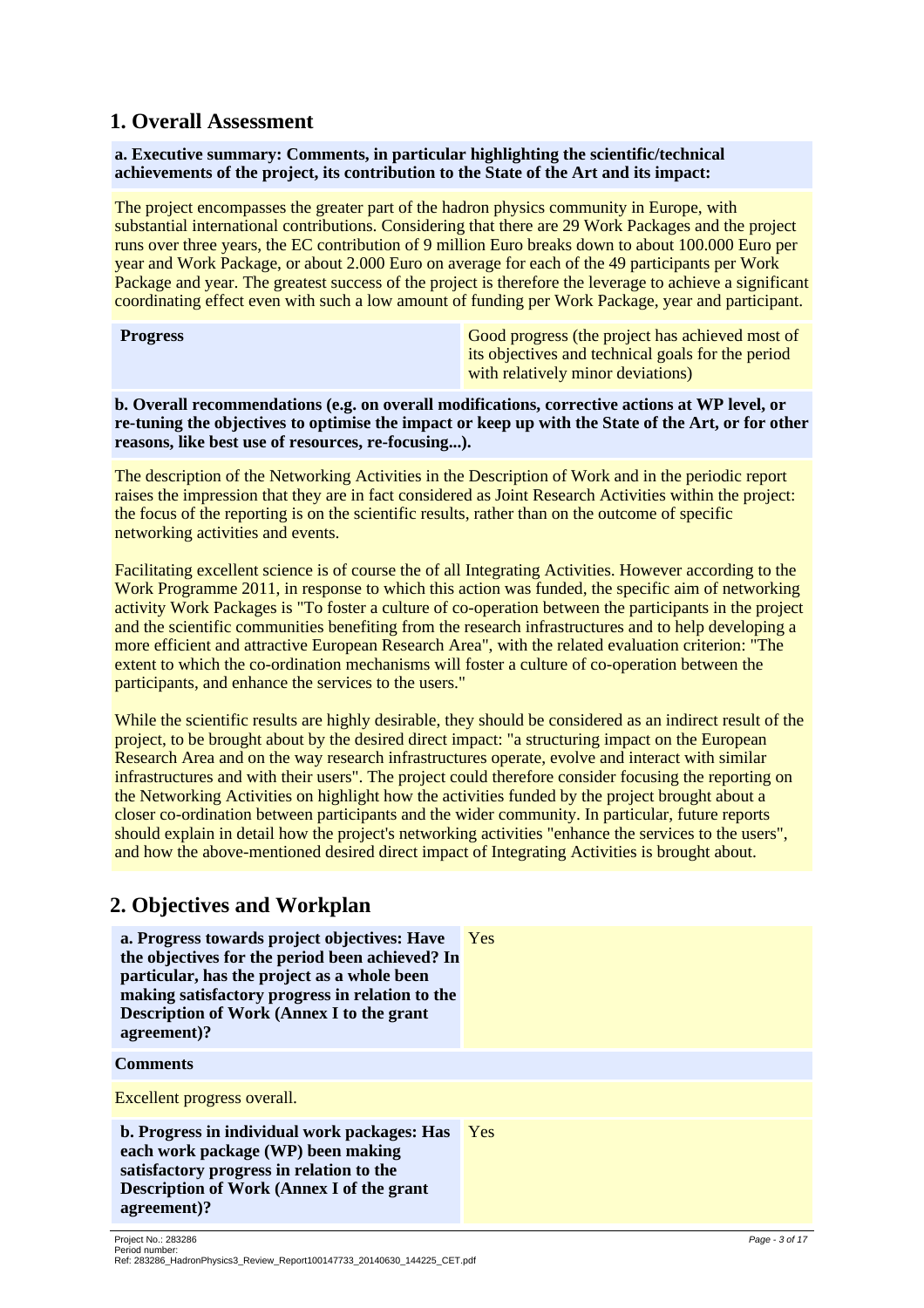#### **Comments**

Any deviations are minor compared to the scope of the entire project, and respond to changing external circumstances, unanticipated difficulties, or new opportunities for higher impact.

| c. Milestones and deliverables: Have planned  |  |
|-----------------------------------------------|--|
| milestones and deliverables been achieved for |  |
| the reporting period?                         |  |

Yes

## **Comments**

Some deviations in delivery dates that have been justified.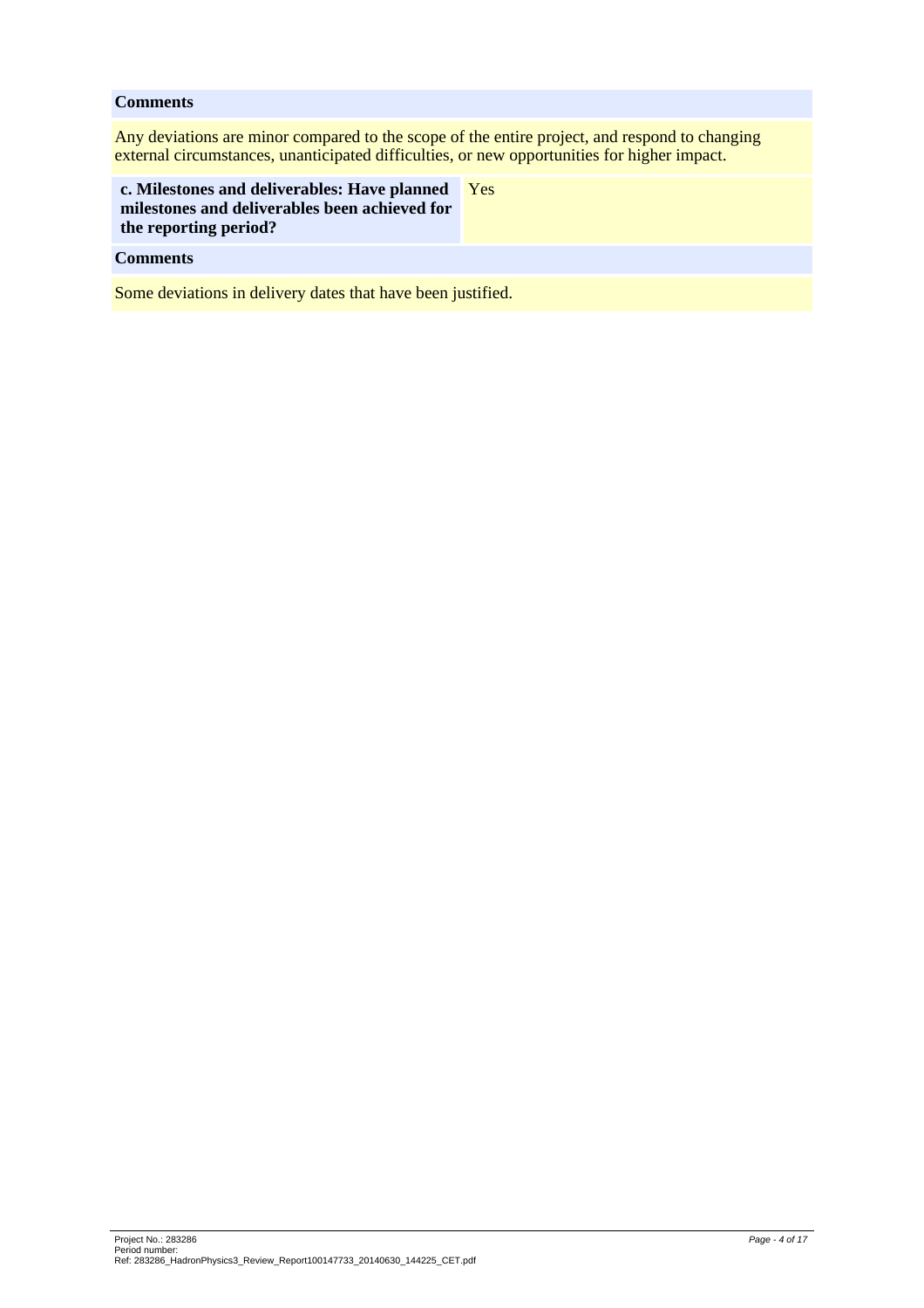| <b>Deliverables</b> |                  |         |                                                                                                          |                 |               |                                                                   |
|---------------------|------------------|---------|----------------------------------------------------------------------------------------------------------|-----------------|---------------|-------------------------------------------------------------------|
| WP no.              | Del. no.         | Version | Deliverable name                                                                                         | Reviewed Yes/No | <b>Status</b> | Remarks                                                           |
| -1                  | 1                | 1.0     | Implementation of the manageme Yes<br>nt structure of the project                                        |                 | Accepted      |                                                                   |
| $\mathbf{1}$        | $\overline{2}$   | 2.0     | Creation of the project website                                                                          | Yes             | Accepted      |                                                                   |
| -1                  | $\mathfrak{Z}$   | 1.0     | <b>First Periodic Report</b>                                                                             | N <sub>o</sub>  |               | Periodic reports are reviewed separately and not considered here. |
|                     | $\overline{4}$   | 0.0     | <b>Second Periodic Report</b>                                                                            | N <sub>o</sub>  |               |                                                                   |
|                     | 5                | 0.0     | <b>Final Report</b>                                                                                      | N <sub>o</sub>  |               |                                                                   |
| $\mathbf{1}$        | $\boldsymbol{6}$ | 0.0     | Report on the distribution of the E No<br>uropean Union financial contri<br>bution between beneficiaries |                 |               |                                                                   |
| $\overline{2}$      | $\mathbf{1}$     | 1.0     | Computer programs for interpre<br>tation of experimental results                                         | Yes             | Accepted      |                                                                   |
| $\overline{2}$      | $\overline{2}$   | 1.0     | Computer programs for interpre<br>tation of experimental results                                         | Yes             | Accepted      |                                                                   |
| $\overline{c}$      | $\mathbf{3}$     | 1.0     | Computer programs for interpre<br>tation of experimental results                                         | Yes             | Accepted      |                                                                   |
| $\overline{2}$      | $\overline{4}$   | 0.0     | Computer programs for interpre<br>tation of experimental results                                         | No              |               |                                                                   |
| $\overline{2}$      | $\mathfrak{S}$   | 0.0     | Computer programs for interpre<br>tation of experimental results                                         | N <sub>o</sub>  |               |                                                                   |
| $\overline{2}$      | 6                | 0.0     | Computer programs for interpre<br>tation of experimental results                                         | N <sub>o</sub>  |               |                                                                   |
| $\overline{2}$      | $\overline{7}$   | 1.0     | Proceedings I Workshop 2013                                                                              | Yes             | Accepted      |                                                                   |
| $\overline{2}$      | 8                | 0.0     | Proceedings II Workshop 2014                                                                             | N <sub>o</sub>  |               |                                                                   |
| 3                   | $\mathbf{1}$     | 0.0     | Computer programs for simulati<br>on and analysis                                                        | N <sub>o</sub>  |               |                                                                   |
| 3                   | $\overline{2}$   | 0.0     | Report on analysis results on<br>benchmark channels                                                      | N <sub>o</sub>  |               |                                                                   |
| 3                   | $\mathfrak{Z}$   | 0.0     | <b>ENC Physics book</b>                                                                                  | N <sub>o</sub>  |               |                                                                   |
| 3                   | $\overline{4}$   | 0.0     | Report on the lattice configur<br>ation of the electron ring                                             | N <sub>o</sub>  |               |                                                                   |
| 3                   | 5                | 0.0     | Report on results on beam life                                                                           | N <sub>o</sub>  |               |                                                                   |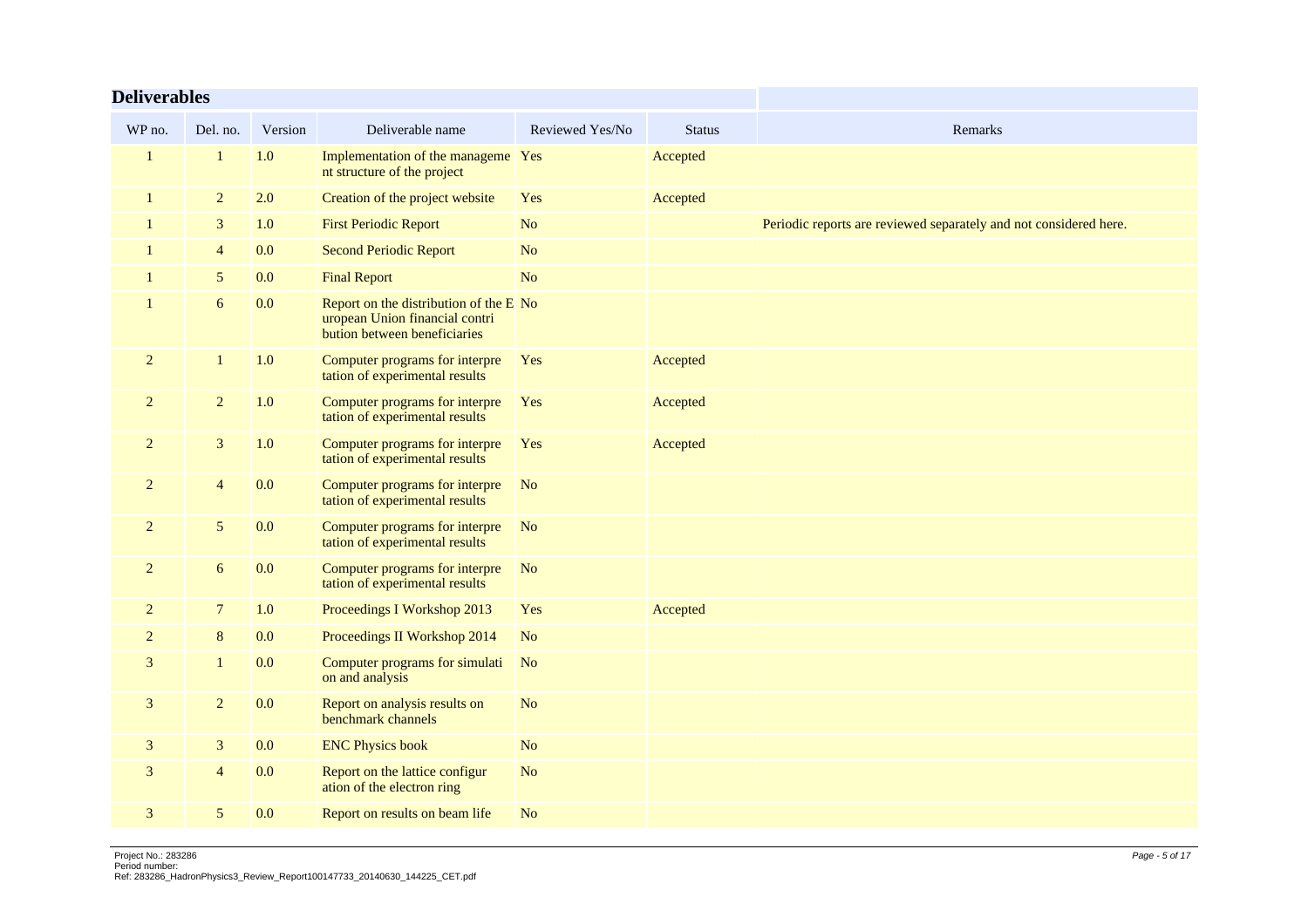| <b>Deliverables</b> |                |         |                                                                               |                 |               |                                                                 |
|---------------------|----------------|---------|-------------------------------------------------------------------------------|-----------------|---------------|-----------------------------------------------------------------|
| WP no.              | Del. no.       | Version | Deliverable name                                                              | Reviewed Yes/No | <b>Status</b> | Remarks                                                         |
|                     |                |         | time and polarization lifetime                                                |                 |               |                                                                 |
| $\mathbf{3}$        | 6              | 0.0     | Conceptual design report for the<br>electron ring and the interaction<br>zone | <b>No</b>       |               |                                                                 |
| $\overline{4}$      | $\mathbf{1}$   | 1.0     | Reports on topical meetings on<br>tasks 1, 2, 3, 4                            | Yes             | Accepted      |                                                                 |
| $\overline{4}$      | $\overline{2}$ | 1.0     | Reports on topical meetings on<br>Tasks 1, 2, 3, 4                            | Yes             | Accepted      |                                                                 |
| 4                   | $\mathbf{3}$   | 0.0     | Reports on topical meetings on<br>Tasks 1, 2, 3, 4                            | N <sub>o</sub>  |               |                                                                 |
| 4                   | $\overline{4}$ | 0.0     | Precision calculations in strong in No<br>teractions                          |                 |               |                                                                 |
| 4                   | $\mathfrak{S}$ | 0.0     | Multi-quark and multi-hadron s<br>tates calculations                          | N <sub>o</sub>  |               |                                                                 |
| 4                   | 6              | 0.0     | Lattice methods and applications No                                           |                 |               |                                                                 |
| 4                   | $\tau$         | 0.0     | Nuclear matter and phase of QCD No<br>calculations                            |                 |               |                                                                 |
| 5                   | $\mathbf{1}$   | 1.0     | "Summer camp" for students                                                    | Yes             | Accepted      |                                                                 |
| 5                   | $\overline{2}$ | 1.0     | Data base on light mesons decays Yes                                          |                 | Accepted      |                                                                 |
| 5                   | $\mathfrak{Z}$ | 1.0     | Proceedings Workshop on "Light Yes<br>mesons physics"                         |                 | Accepted      |                                                                 |
| 5                   | $\overline{4}$ | 0.0     | Reports on topical meetings                                                   | N <sub>o</sub>  |               |                                                                 |
| 5                   | $\mathfrak{S}$ | 0.0     | Proceedings Workshop on "Futur No<br>e prospects of light meson phy<br>sics"  |                 |               |                                                                 |
| 6                   | $\mathbf{1}$   | 0.0     | Report on neutron detector for<br>KAOS/A1 and HypHI                           | N <sub>o</sub>  |               |                                                                 |
| 6                   | $\overline{2}$ | 0.0     | Technical report on tracking and No<br>trigger systems for HypHI              |                 |               |                                                                 |
| 6                   | $\mathfrak{Z}$ | 0.0     | Technical report on HPGe cluster No<br>detector for PANDA                     |                 |               |                                                                 |
| $\overline{7}$      | $\mathbf{1}$   | 0.0     | PANDA detector design                                                         | N <sub>o</sub>  |               | Delayed due to circumstances beyond the control of the project. |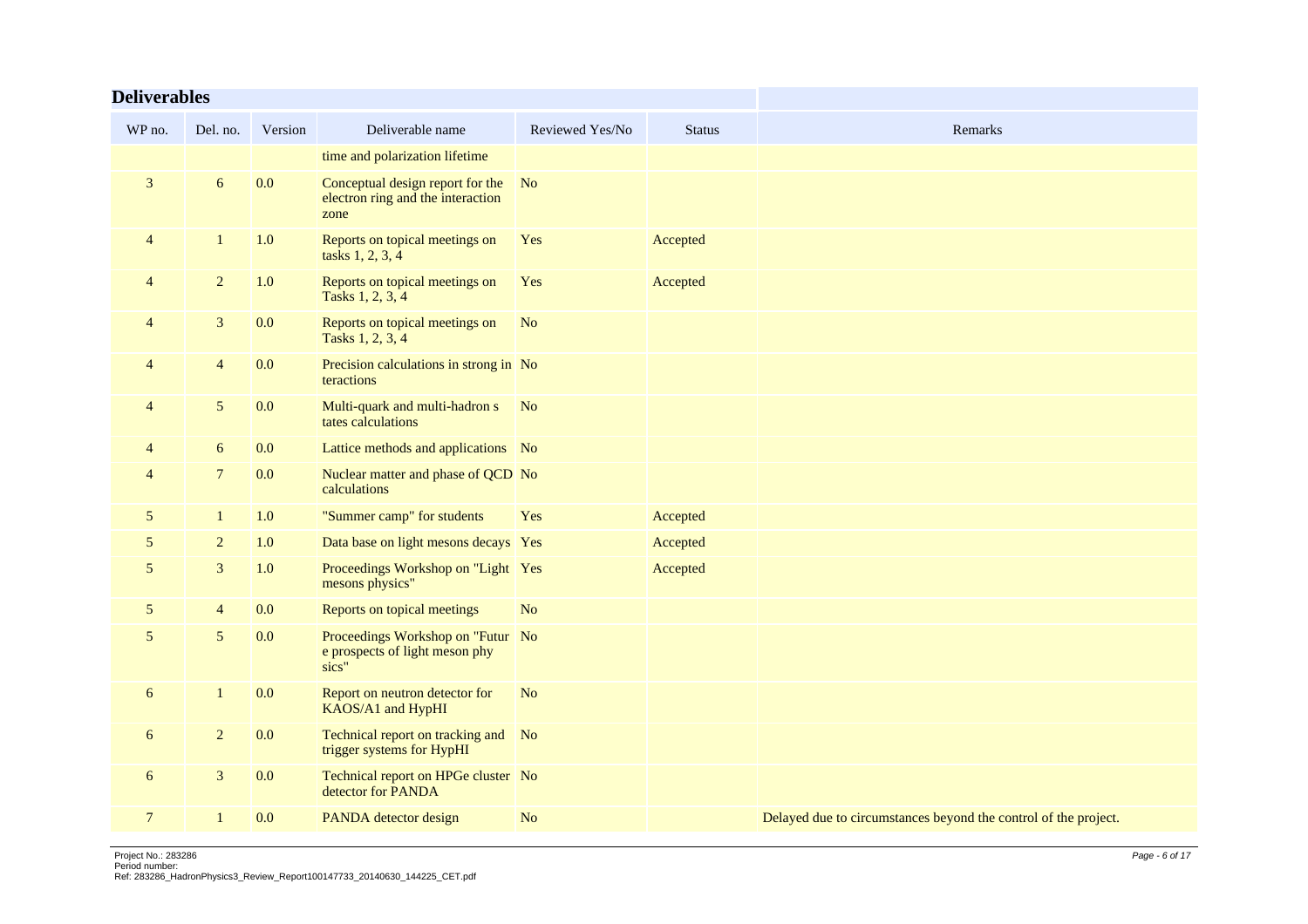| <b>Deliverables</b> |                 |         |                                                                                                |                 |               |                                                                 |
|---------------------|-----------------|---------|------------------------------------------------------------------------------------------------|-----------------|---------------|-----------------------------------------------------------------|
| WP no.              | Del. no.        | Version | Deliverable name                                                                               | Reviewed Yes/No | <b>Status</b> | Remarks                                                         |
| $\overline{7}$      | $\overline{2}$  | 0.0     | CBM detector design                                                                            | N <sub>o</sub>  |               | Delayed due to circumstances beyond the control of the project. |
| $\overline{7}$      | 3               | 1.0     | Technical design reports on R&D Yes<br>on detectors, FEE and DAQ                               |                 | Accepted      |                                                                 |
| $\overline{7}$      | $\overline{4}$  | 0.0     | Construction and tests of prot<br>otypes                                                       | N <sub>o</sub>  |               |                                                                 |
| $\overline{7}$      | $5\phantom{.0}$ | 0.0     | Reports on topical workshops                                                                   | N <sub>o</sub>  |               |                                                                 |
| 8                   | $\mathbf{1}$    | 0.0     | Proceedings "I Workshop theory - No<br>experiment"                                             |                 |               |                                                                 |
| 8                   | $\overline{2}$  | 0.0     | Proceedings "II Workshop theory No<br>- experiment"                                            |                 |               |                                                                 |
| 9                   | $\mathbf{1}$    | 2.0     | SIDDHARTA-2 setup completed Yes<br>and ready for installation                                  |                 | Accepted      |                                                                 |
| 9                   | $\overline{2}$  | 0.0     | Precision data on hadronic atoms No                                                            |                 |               |                                                                 |
| 9                   | 3               | 0.0     | Theory results on low-energy a<br>ntikaon-nucleon interaction                                  | N <sub>o</sub>  |               |                                                                 |
| 9                   | $\overline{4}$  | 0.0     | Report on sub-threshold resona<br>nces                                                         | N <sub>o</sub>  |               |                                                                 |
| 9                   | 5               | 0.0     | Results of dedicated experiments No<br>on the search of deeply bound ka<br>onic nuclear states |                 |               |                                                                 |
| 10                  | $\mathbf{1}$    | 0.0     | Text book "Lattice QCD"                                                                        | N <sub>o</sub>  |               | Delayed due to circumstances beyond the control of the project. |
| 10                  | $\overline{2}$  | 0.0     | Computer code for multi-core m<br>achines and GPUs                                             | N <sub>o</sub>  |               |                                                                 |
| 10                  | $\mathfrak{Z}$  | 0.0     | Report on low-energy constants<br>for mesons and baryons                                       | <b>No</b>       |               |                                                                 |
| 10                  | $\overline{4}$  | 0.0     | Report on meson and baryon res No<br>onances                                                   |                 |               |                                                                 |
| 10                  | $5\phantom{.0}$ | 0.0     | Report on "Physics beyond the<br><b>Standard Model"</b>                                        | N <sub>o</sub>  |               |                                                                 |
| 10                  | 6               | 0.0     | QCD phase diagram calculations No                                                              |                 |               |                                                                 |
| 10                  | $\overline{7}$  | 0.0     | <b>Reports on Topical Workshops</b>                                                            | N <sub>o</sub>  |               |                                                                 |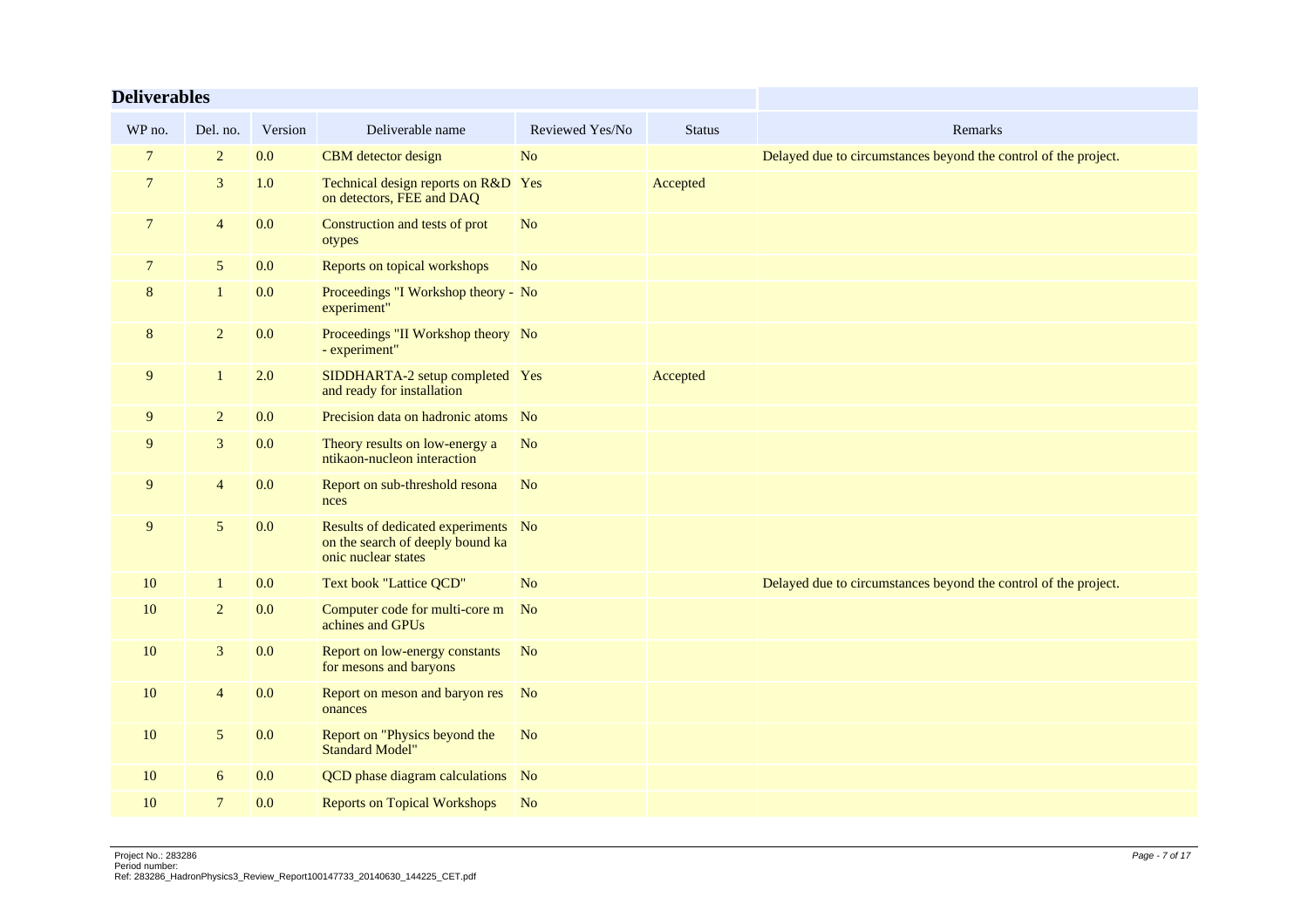| <b>Deliverables</b> |                |         |                                                                                                 |                 |               |         |
|---------------------|----------------|---------|-------------------------------------------------------------------------------------------------|-----------------|---------------|---------|
| WP no.              | Del. no.       | Version | Deliverable name                                                                                | Reviewed Yes/No | <b>Status</b> | Remarks |
| 11                  |                | 2.0     | Transnational Access provision - Yes<br>multi annual implementation plan<br>over 18 months.     |                 | Accepted      |         |
| 11                  | $\overline{2}$ | 0.0     | Transnational Access provision - No<br>multi annual implementation plan<br>over 36 months       |                 |               |         |
| 12                  | $\mathbf{1}$   | 1.0     | Transnational Access provision - Yes<br>multi annual implementation plan<br>over 18 months      |                 | Accepted      |         |
| 12                  | $\overline{c}$ | 0.0     | Transnational Access provision - No<br>multi annual implementation plan<br>over 36 months       |                 |               |         |
| 13                  | 1              | 1.0     | Transnational Access provision - Yes<br>multi annual implementation plan<br>over 18 months      |                 | Accepted      |         |
| 13                  | $\overline{c}$ | 0.0     | Transnational Access provision - No<br>multi annual implementation plan<br>over 36 months       |                 |               |         |
| 14                  | $\mathbf{1}$   | 1.0     | Transnational Access provision - Yes<br>multi annual implementation plan<br>over 18 months      |                 | Accepted      |         |
| 14                  | $\overline{c}$ | 0.0     | Transnational Access provision - No<br>multi annual implementation plan<br>over 36 months       |                 |               |         |
| 15                  | $\mathbf{1}$   | 1.0     | Transnational Access provision - Yes<br>multi annual implementation plan<br>over 18 months      |                 | Accepted      |         |
| 15                  | $\overline{2}$ | 0.0     | Transnational Access provision - No<br>multi annual implementation plan<br>over 36 months       |                 |               |         |
| 16                  | $\mathbf{1}$   | 2.0     | Optimization of pad assemblies<br>with new single-channel ampli<br>fiers using #- and #-sources | Yes             | Accepted      |         |
| 16                  | $\overline{2}$ | 0.0     | Optimization of pad assemblies<br>with new single channel ampli<br>fiers using hi and p beams   | N <sub>o</sub>  |               |         |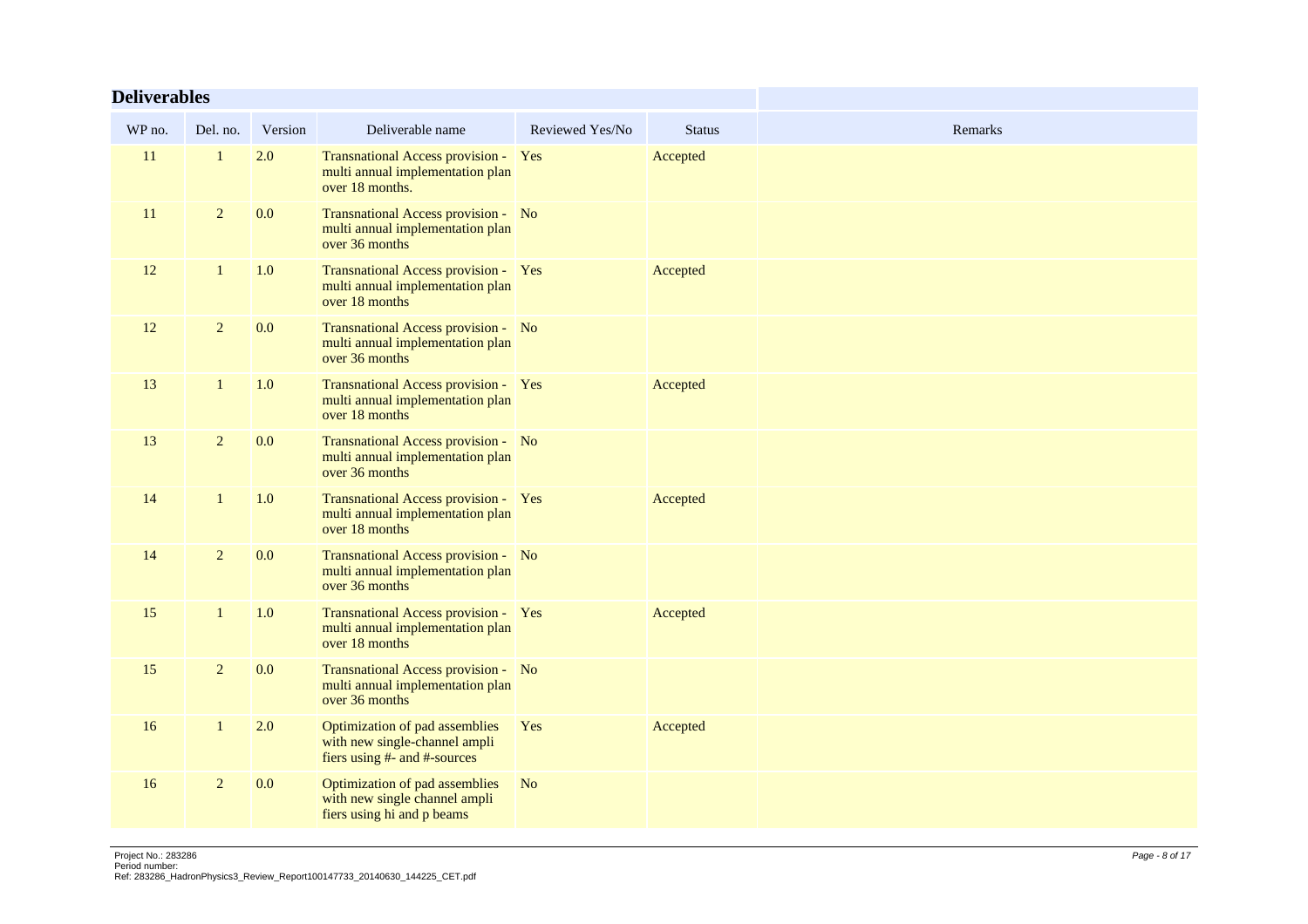| <b>Deliverables</b> |                |         |                                                                                                                                                     |                 |               |         |
|---------------------|----------------|---------|-----------------------------------------------------------------------------------------------------------------------------------------------------|-----------------|---------------|---------|
| WP no.              | Del. no.       | Version | Deliverable name                                                                                                                                    | Reviewed Yes/No | <b>Status</b> | Remarks |
| 16                  | 3              | 0.0     | Pad assemblies with new single<br>-channel low capacitance broad<br>band amplifier (LCBA) signal<br>readout                                         | N <sub>o</sub>  |               |         |
| 16                  | $\overline{4}$ | 0.0     | 3x3 cm <sup>**</sup> 2 Dia-on-Ir samples of No<br>low dislocation density                                                                           |                 |               |         |
| 16                  | $\sqrt{5}$     | 0.0     | One-dimensional microstrip ass<br>emblies with PADI-4 signal rea<br>dout                                                                            | <b>No</b>       |               |         |
| 17                  | $\mathbf{1}$   | 2.0     | Report on the production of pr<br>ototypes of low mass polarizing<br>solenoids for DNP at high fields                                               | Yes             | Accepted      |         |
| 17                  | $\overline{2}$ | 0.0     | Prototypes of low mass polarizing No<br>solenoids for DNP at high fields<br>for ELSA and MAMI experiment<br>${\bf S}$                               |                 |               |         |
| 17                  | $\mathfrak{Z}$ | 0.0     | Design of low mass polarized t<br>arget system for GPD measureme<br>nts with COMPASS                                                                | N <sub>o</sub>  |               |         |
| 18                  | $\mathbf{1}$   | 0.0     | Assessment of the QE of improv No<br>ed MWCNT                                                                                                       |                 |               |         |
| 18                  | $\overline{2}$ | 1.0     | Full characterization of a small si Yes<br>ze prototype of a photon detector<br>with MPGD architecture                                              |                 | Accepted      |         |
| 18                  | 3              | 0.0     | Full characterization of a large si No<br>ze prototype of a photon detector<br>with MPGD architecture fully eq<br>uipped with read-pout electronics |                 |               |         |
| 19                  | $\mathbf{1}$   | 2.0     | Report on the implementation of Yes<br>large-area, high granularity, two<br>dimensional position sensitive<br><b>TRD</b>                            |                 | Accepted      |         |
| 19                  | $\overline{2}$ | 0.0     | Large-area, high granularity,<br>two-dimensional TRD prototypes                                                                                     | No              |               |         |
| 19                  | $\mathfrak{Z}$ | 0.0     | <b>Operational high-rate RPC</b>                                                                                                                    | N <sub>o</sub>  |               |         |
| 20                  | $\mathbf{1}$   | 0.0     | New nozzle production line for                                                                                                                      | N <sub>o</sub>  |               |         |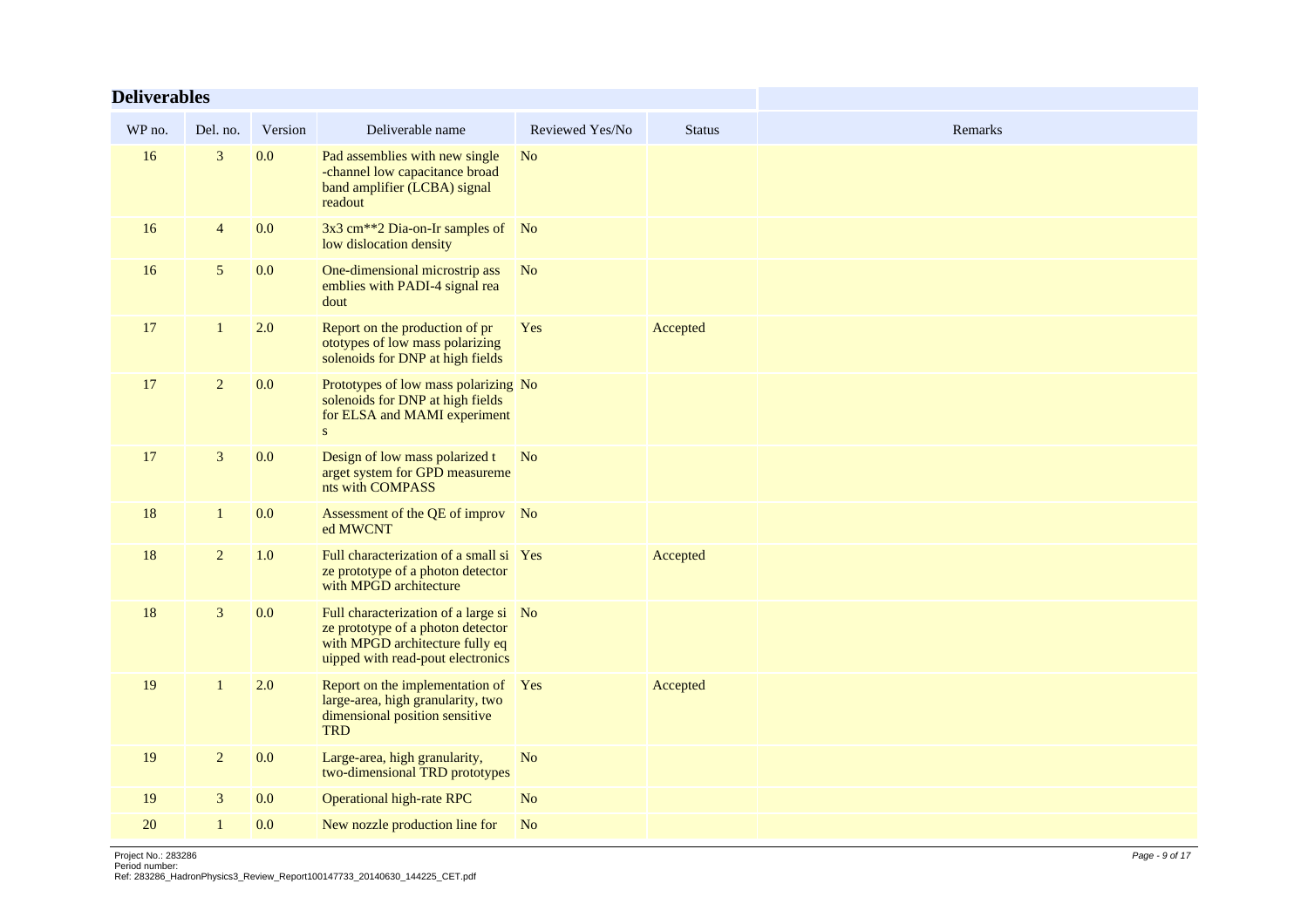| <b>Deliverables</b> |                |         |                                                                                                                      |                 |               |         |
|---------------------|----------------|---------|----------------------------------------------------------------------------------------------------------------------|-----------------|---------------|---------|
| WP no.              | Del. no.       | Version | Deliverable name                                                                                                     | Reviewed Yes/No | <b>Status</b> | Remarks |
|                     |                |         | cluster-jet targets                                                                                                  |                 |               |         |
| 20                  | $\overline{2}$ | 0.0     | Report on measurements of micr No<br>o-jet instabilities and fluctuations<br>of target density                       |                 |               |         |
| 20                  | $\mathbf{3}$   | 0.0     | Report on laser induced breakup No<br>of liquid hydrogen in pellet target                                            |                 |               |         |
| 20                  | $\overline{4}$ | 1.0     | Report on production of smallest Yes<br>diameters and highest frequencies<br>in pellet beam sources                  |                 | Accepted      |         |
| 20                  | 5              | 0.0     | Prototype of an optical tracking<br>system of individual pellets based<br>on lasers and line scan cameras            | N <sub>o</sub>  |               |         |
| 21                  | $\mathbf{1}$   | 0.0     | Prototypes for photon detection No<br>devices with new amplification st<br>ructures                                  |                 |               |         |
| 21                  | $\overline{2}$ | 2.0     | Prototype for the study of dispersi Yes<br>on effects in the DIRC for WASA<br>at COSY                                |                 | Accepted      |         |
| 21                  | $\mathfrak{Z}$ | 0.0     | Installation and commissioning of No<br>the DIRC for WASA at COSY                                                    |                 |               |         |
| 22                  | $\mathbf{1}$   | 1.0     | Report on the optimization of the Yes<br>growing technology and characte<br>rization of fibers                       |                 | Accepted      |         |
| 22                  | $\overline{c}$ | 0.0     | Production of LYSO:Ce fibers of No<br>different diameters and of quality<br>similar to bulk crystals                 |                 |               |         |
| 22                  | 3              | 0.0     | Production of fibers bundles m<br>ade of LYSO:Ce                                                                     | N <sub>o</sub>  |               |         |
| 23                  | $\mathbf{1}$   | 0.0     | Report on the development of s<br>ilicon-based multi-pixel photon<br>detectors                                       | N <sub>o</sub>  |               |         |
| 23                  | $\overline{2}$ | 0.0     | Characterization of silicon-based No<br>multi-pixel photon detectors for<br>RPD and ECALO of COMPASS<br>$\mathbf{I}$ |                 |               |         |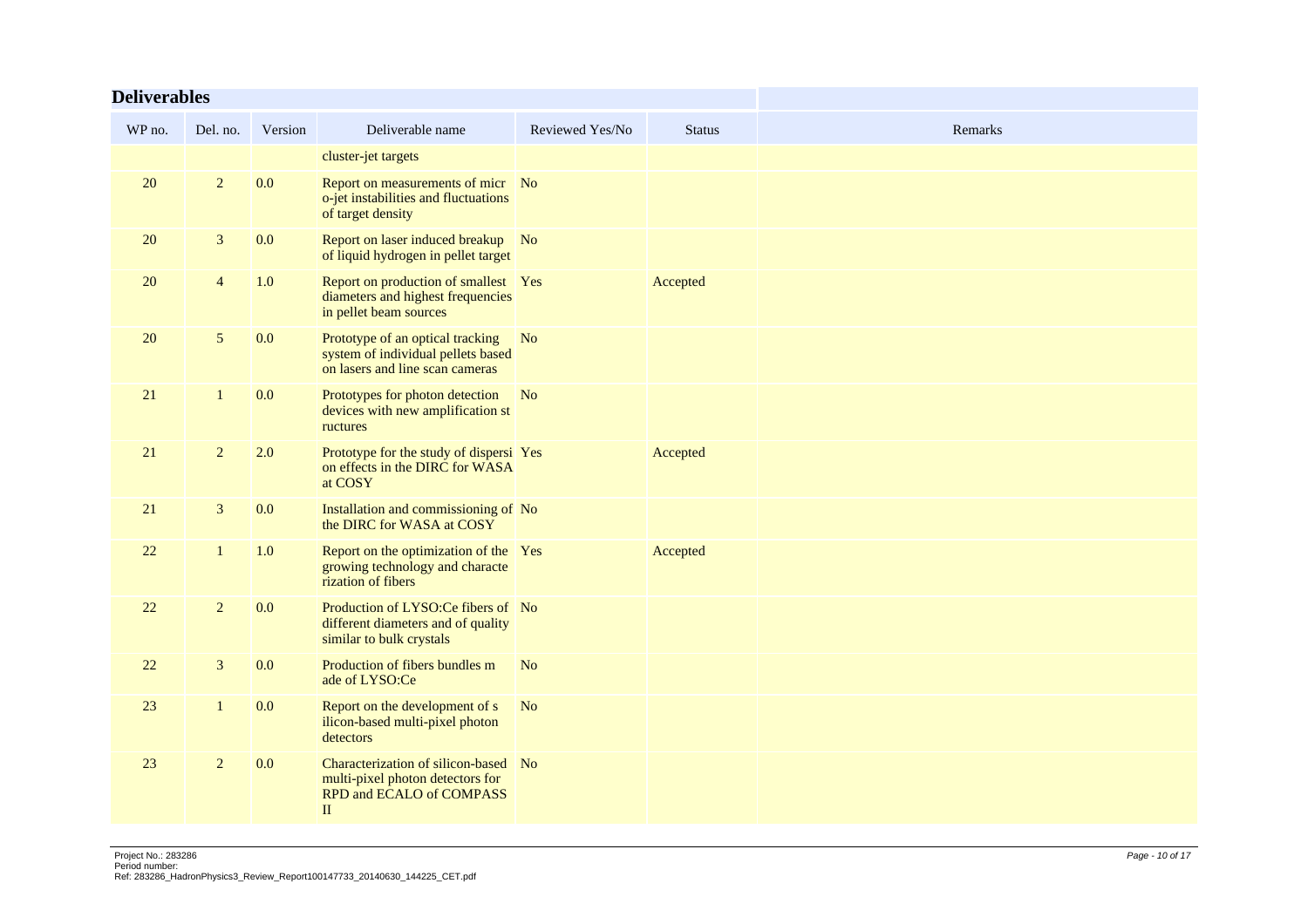| <b>Deliverables</b> |                |         |                                                                                                                    |                 |               |         |
|---------------------|----------------|---------|--------------------------------------------------------------------------------------------------------------------|-----------------|---------------|---------|
| WP no.              | Del. no.       | Version | Deliverable name                                                                                                   | Reviewed Yes/No | <b>Status</b> | Remarks |
| 23                  | 3              | 0.0     | Report on the implementation of No<br>a TIGER module for the RPD of<br><b>COMPASS II</b>                           |                 |               |         |
| 23                  | $\overline{4}$ | 0.0     | Development of a TIGER module No<br>for a trigger                                                                  |                 |               |         |
| 23                  | $\mathfrak{h}$ | 0.0     | Production of a prototype RPD<br>for COMPASS II                                                                    | N <sub>o</sub>  |               |         |
| 23                  | 6              | 0.0     | Design for an ASIC for the FEE No<br>of the Central Tracker of CLA<br>S <sub>12</sub>                              |                 |               |         |
| 23                  | $\overline{7}$ | 0.0     | Prototype of the Central Neutron No<br>Detector of CLAS12                                                          |                 |               |         |
| 23                  | $\bf 8$        | 0.0     | Technical Design Report for the No<br>Forward Tagger of CLASS12                                                    |                 |               |         |
| 24                  | $\mathbf{1}$   | 0.0     | Prototype hydrogen TPC                                                                                             | N <sub>o</sub>  |               |         |
| 24                  | $\overline{2}$ | 0.0     | Report on the streching technique No<br>to produce large-area GEM foils                                            |                 |               |         |
| 24                  | $\mathbf{3}$   | 0.0     | Prototype large area planar GEM No                                                                                 |                 |               |         |
| 24                  | $\overline{4}$ | 0.0     | Prototype large TPC with full<br>readout                                                                           | N <sub>o</sub>  |               |         |
| 25                  | $\mathbf{1}$   | 2.0     | Report on the development of a<br>concept for low-# section for AD                                                 | Yes             | Accepted      |         |
| 25                  | $\overline{2}$ | 0.0     | Report on experimental setup c<br>ommissioning for the AD at COS<br>Y                                              | N <sub>o</sub>  |               |         |
| 25                  | $\mathfrak{Z}$ | 0.0     | Design and commissioning of a<br>Siberian snake at COSY                                                            | N <sub>o</sub>  |               |         |
| 25                  | $\overline{4}$ | 0.0     | Final report including the first sp No<br>in-filtering studies at COSY                                             |                 |               |         |
| 26                  | $\mathbf{1}$   | 0.0     | Report on full-size high-density fr No<br>ont-end board compatible with<br>the CBM micro-strip tracking s<br>ystem |                 |               |         |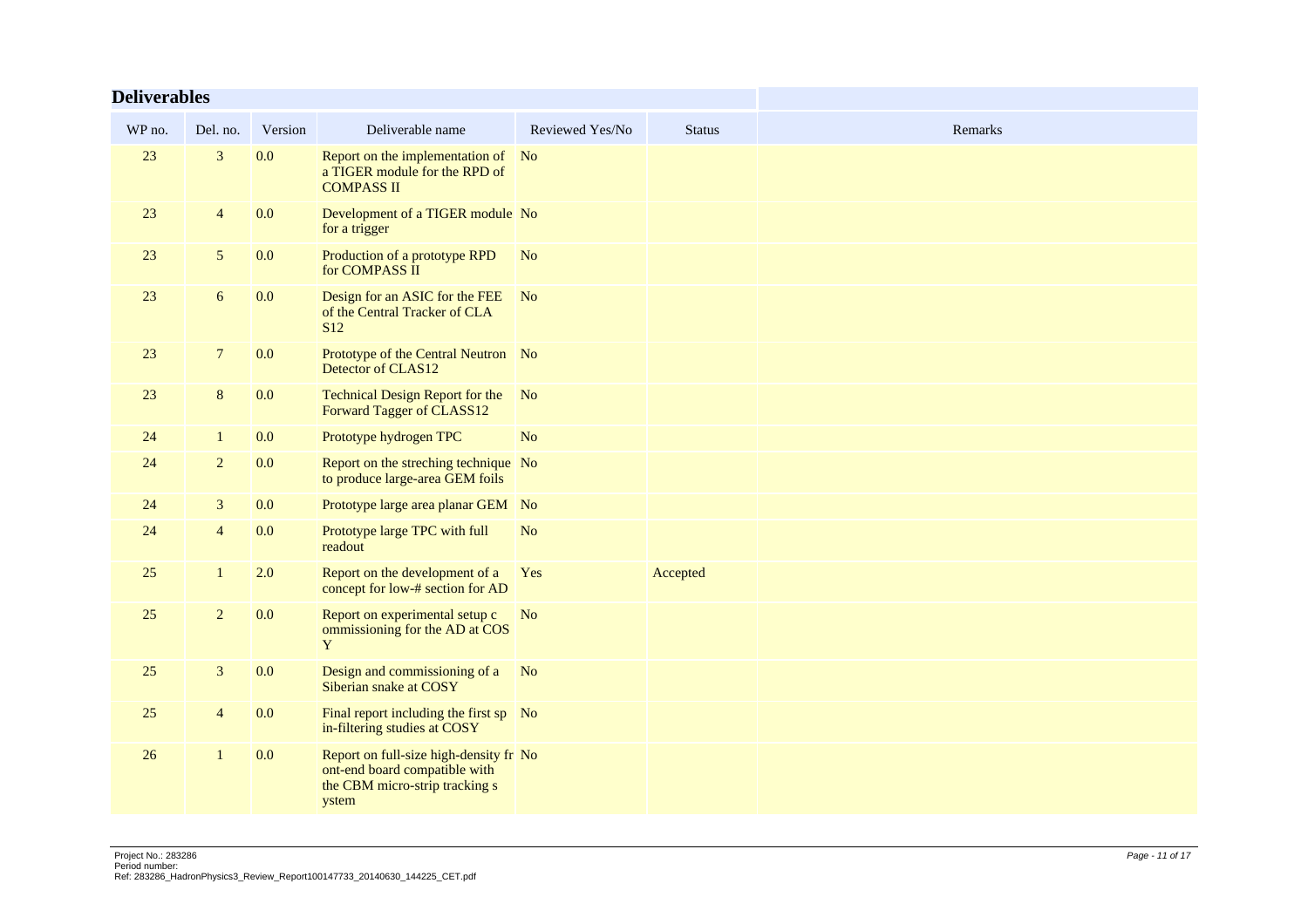| <b>Deliverables</b> |                |         |                                                                                                  |                 |               |         |
|---------------------|----------------|---------|--------------------------------------------------------------------------------------------------|-----------------|---------------|---------|
| WP no.              | Del. no.       | Version | Deliverable name                                                                                 | Reviewed Yes/No | <b>Status</b> | Remarks |
| 26                  | $\overline{2}$ | 0.0     | Demonstrator of a fully integrated No<br>FEB with the high density input<br>stage                |                 |               |         |
| 26                  | $\overline{3}$ | 0.0     | Report on the low-power, low-m No<br>ass front-end module based on<br><b>ASIC</b> and Al cables  |                 |               |         |
| 26                  | $\overline{4}$ | 0.0     | Report on the performance under No<br>test beam of a prototype silicon<br>embedded chip assembly |                 |               |         |
| 27                  | $\mathbf{1}$   | 0.0     | High Level Trigger implementat No<br>ion for correlation measurements                            |                 |               |         |
| 27                  | $\overline{2}$ | 0.0     | Theoretical model developments No<br>and modelizations in Monte Carlo                            |                 |               |         |
| 27                  | $\mathfrak{Z}$ | 0.0     | Results on Di-Jet and γ-jet reconst No<br>ruction in heavy ion collisions                        |                 |               |         |
| 28                  | $\mathbf{1}$   | 0.0     | 64-pixel photo sensor matrix for No<br>working in high magnetic fields                           |                 |               |         |
| 28                  | $\overline{2}$ | 0.0     | SiPM coupling to advanced fiber No<br>detectors                                                  |                 |               |         |
| 28                  | $\overline{3}$ | 0.0     | SciTil plastic scintillator detector No<br>for TOF applications                                  |                 |               |         |
| 29                  | $\mathbf{1}$   | 0.0     | <b>CLAS12 RICH prototype</b>                                                                     | N <sub>o</sub>  |               |         |
| 29                  | $\overline{2}$ | 0.0     | <b>RICH Technical Design Report</b>                                                              | N <sub>o</sub>  |               |         |
| 29                  | $\overline{3}$ | 0.0     | Report on the fundamental prop<br>erties of TMDs                                                 | N <sub>o</sub>  |               |         |
| 29                  | $\overline{4}$ | 0.0     | Report on global analyses of T<br><b>MDs</b>                                                     | N <sub>o</sub>  |               |         |
| 29                  | 5              | 0.0     | Data base for TMDs                                                                               | N <sub>o</sub>  |               |         |
| 29                  | 6              | 0.0     | Reports on topical workshops                                                                     | N <sub>o</sub>  |               |         |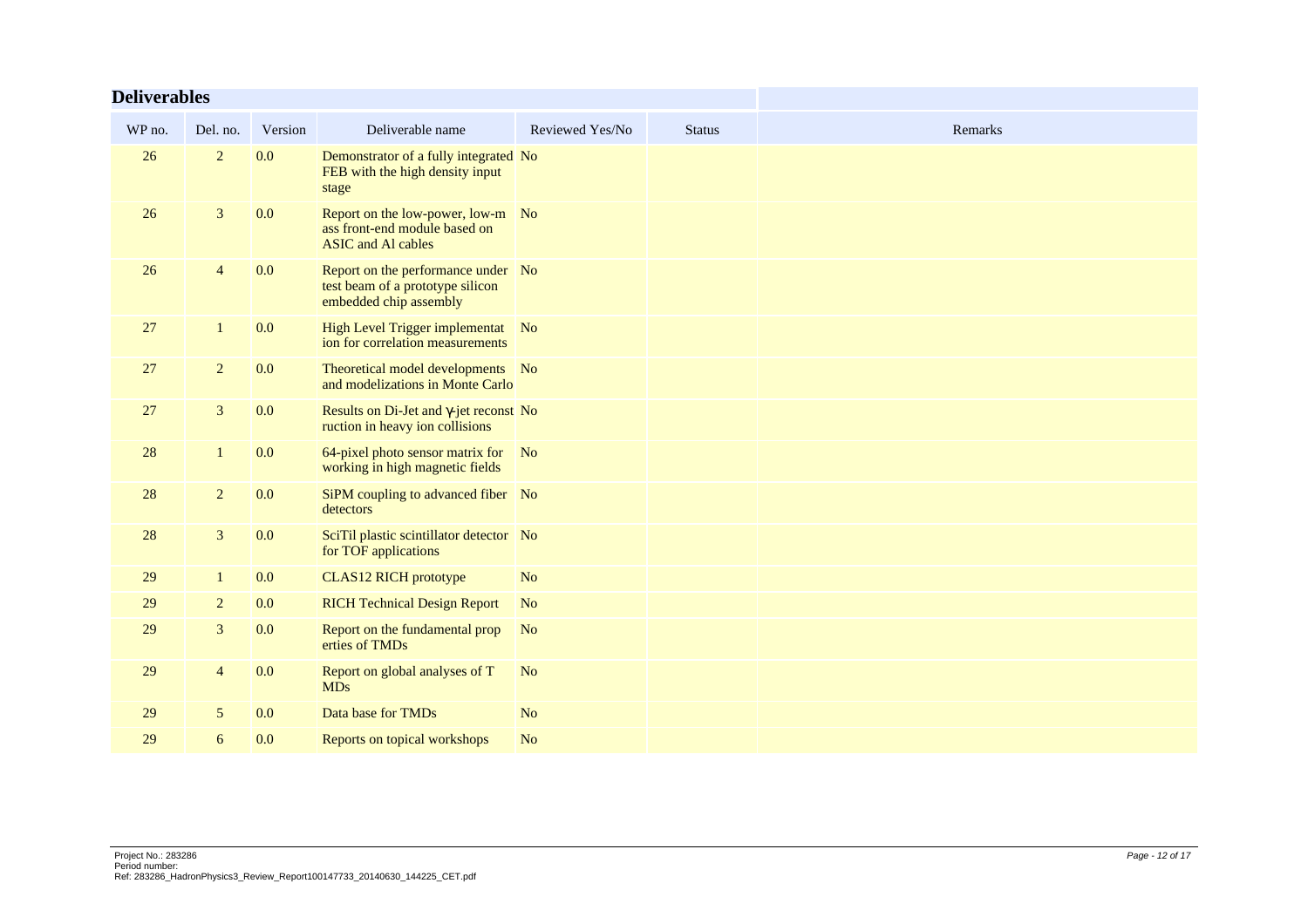**d. Relevance of the objectives in the coming periods: Are the objectives for the coming period(s) i) still relevant and ii) still achievable within the time and resources available to the project?**

| d.i) still relevant?    | Yes |
|-------------------------|-----|
| d.ii) still achievable? | Yes |

#### **Comments**

The project remains highly relevant overall, in particular because it has been responding to new challenges and opportunities as necessary. Individual subtasks of certain Work Projects may not in fact be achievable any more due to circumstances beyond the control of the project; for example, decisions by the WASA collaboration have affected the scope of WP 21 (deliverable 21.2). The project has responded appropriately by redefining Work Packages in order to ensure an efficient and effective use of resources. The project has responded appropriately to such changes.

#### **3. Resources**

**a. Assessment of the use of resources: To the best of your estimate, have resources used, i.e. personnel resources and other major cost items, been (i) utilised for achieving the progress, (ii) in a manner consistent with the principle of economy, efficiency and effectiveness. Note that both aspects (i) and (ii) have to be covered in the answer.**

| a.i) utilised for achieving progress                                                        | Yes |
|---------------------------------------------------------------------------------------------|-----|
| a.ii) in a manner consistent with the principle<br>of economy, efficiency and effectiveness | Yes |
|                                                                                             |     |

#### **Comments**

There are no indications to the contrary. See in addition the comment to 2.d.ii) above.

**b. Deviations: If applicable, please comment on large deviations with respect to the planned resources.**

No such deviations.

### **4. Implementation of the Project**

| a. Management: Has the project management Yes<br>been performed as required?                                                                                |           |
|-------------------------------------------------------------------------------------------------------------------------------------------------------------|-----------|
| <b>Comments</b>                                                                                                                                             |           |
| Project management is very experienced, the report structure could serve as a best-practice example.                                                        |           |
| b. Collaboration between beneficiaries: Has<br>the collaboration between the beneficiaries<br>been effective?                                               | Yes       |
| <b>Comments</b>                                                                                                                                             |           |
| The field is a highly interactive and collaborative one to begin with, and beneficiaries have<br>collaborated as envisaged in the description of work.      |           |
| c. Beneficiaries' roles: Do you identify<br>evidence of underperforming beneficiaries,<br>lack of commitment or change of interest of<br>any beneficiaries? | Partially |

#### **Comments**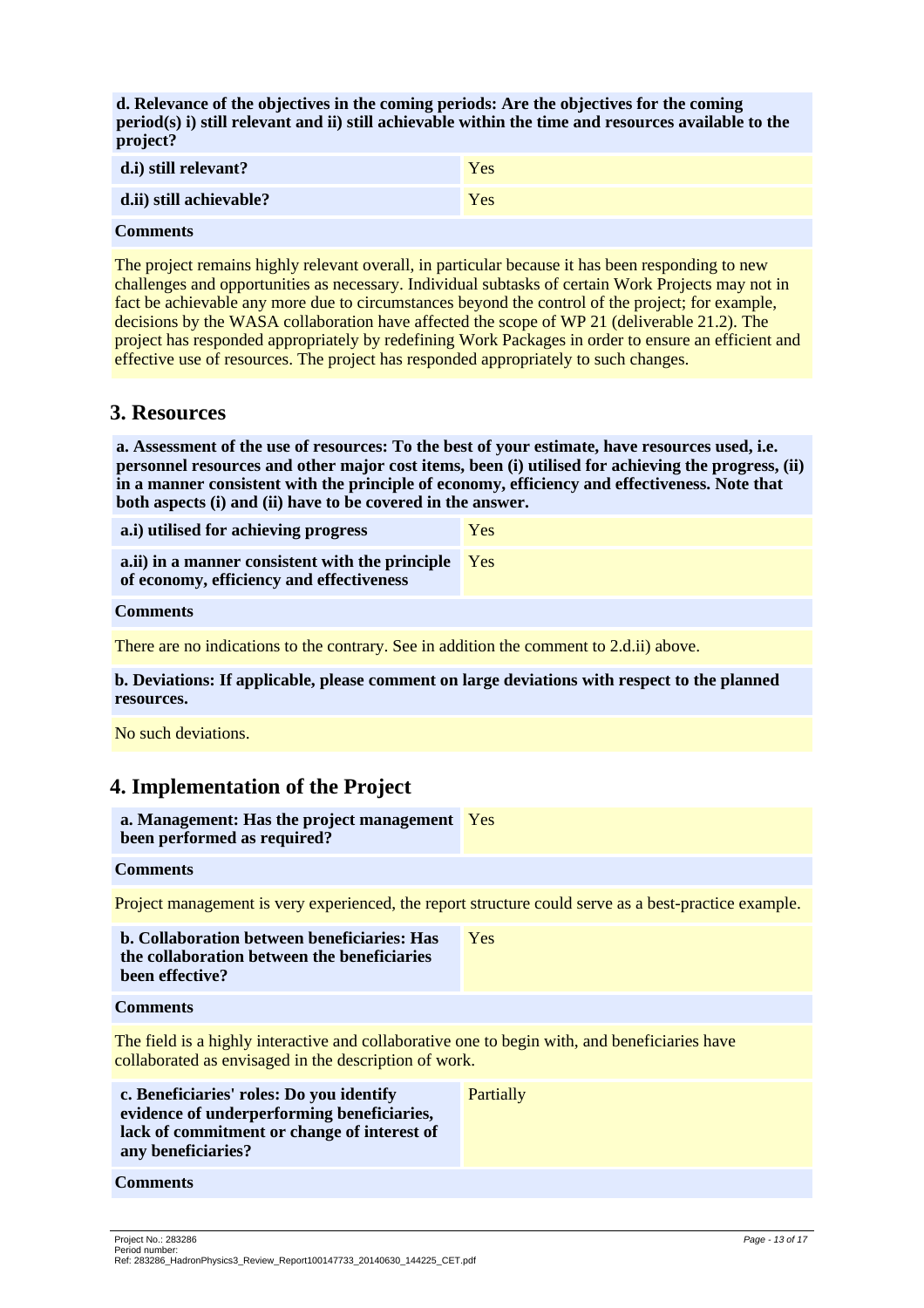All the beneficiaries have participated in their respective Work Packages. Many beneficiaries have even committed additional personnel resources compared to those stipulated in the Description of Work.

## **5. Use and Dissemination of Foreground**

| a. Impact: Is there evidence that the project<br>has/will produce significant scientific,<br>technical, commercial, social, or<br>environmental impacts?                                                                                                                                                                                                                                                                                          | Yes                   |
|---------------------------------------------------------------------------------------------------------------------------------------------------------------------------------------------------------------------------------------------------------------------------------------------------------------------------------------------------------------------------------------------------------------------------------------------------|-----------------------|
| <b>Comments</b>                                                                                                                                                                                                                                                                                                                                                                                                                                   |                       |
|                                                                                                                                                                                                                                                                                                                                                                                                                                                   |                       |
| a.1. Is there an impact on participating Small<br>and Medium Entreprises (SMEs)?                                                                                                                                                                                                                                                                                                                                                                  | <b>Not Applicable</b> |
| <b>Comments</b>                                                                                                                                                                                                                                                                                                                                                                                                                                   |                       |
|                                                                                                                                                                                                                                                                                                                                                                                                                                                   |                       |
| a.2. Is there an exploitation potential for the<br>participating SMEs?                                                                                                                                                                                                                                                                                                                                                                            | <b>Not Applicable</b> |
| <b>Comments</b>                                                                                                                                                                                                                                                                                                                                                                                                                                   |                       |
|                                                                                                                                                                                                                                                                                                                                                                                                                                                   |                       |
| b. Use of results: Is the plan for the use of<br>foreground, including any update,<br>appropriate? Namely, please comment on the<br>plan for the exploitation and use of<br>foreground for the consortium as a whole, or<br>for individual beneficiary or groups of<br>beneficiaries and its progress to date.                                                                                                                                    | Yes                   |
| <b>Comments</b>                                                                                                                                                                                                                                                                                                                                                                                                                                   |                       |
| Project results are published appropriately through the usual channels for scientific publications. The<br>project has made some interesting steps regarding public outreach, for example through youtube<br>videos presenting individual researchers and their work. The impact of these videos could be<br>strengthened by exchanging experiences and best practices with projects or institutions that have<br>more experience in this regard. |                       |
| c. Dissemination: Have the beneficiaries<br>disseminated project results and information<br>adequately (publications, conferences)?                                                                                                                                                                                                                                                                                                               | Yes                   |
| <b>Comments</b>                                                                                                                                                                                                                                                                                                                                                                                                                                   |                       |
| The project has an impressive publications record and is highly visible in the community.                                                                                                                                                                                                                                                                                                                                                         |                       |
| d. Please identify potential information that should be disseminated to                                                                                                                                                                                                                                                                                                                                                                           |                       |
| <b>Policy makers:</b>                                                                                                                                                                                                                                                                                                                                                                                                                             |                       |
|                                                                                                                                                                                                                                                                                                                                                                                                                                                   |                       |
| The scientific community:                                                                                                                                                                                                                                                                                                                                                                                                                         |                       |
|                                                                                                                                                                                                                                                                                                                                                                                                                                                   |                       |
| The general public:                                                                                                                                                                                                                                                                                                                                                                                                                               |                       |

**A specific group of end users:**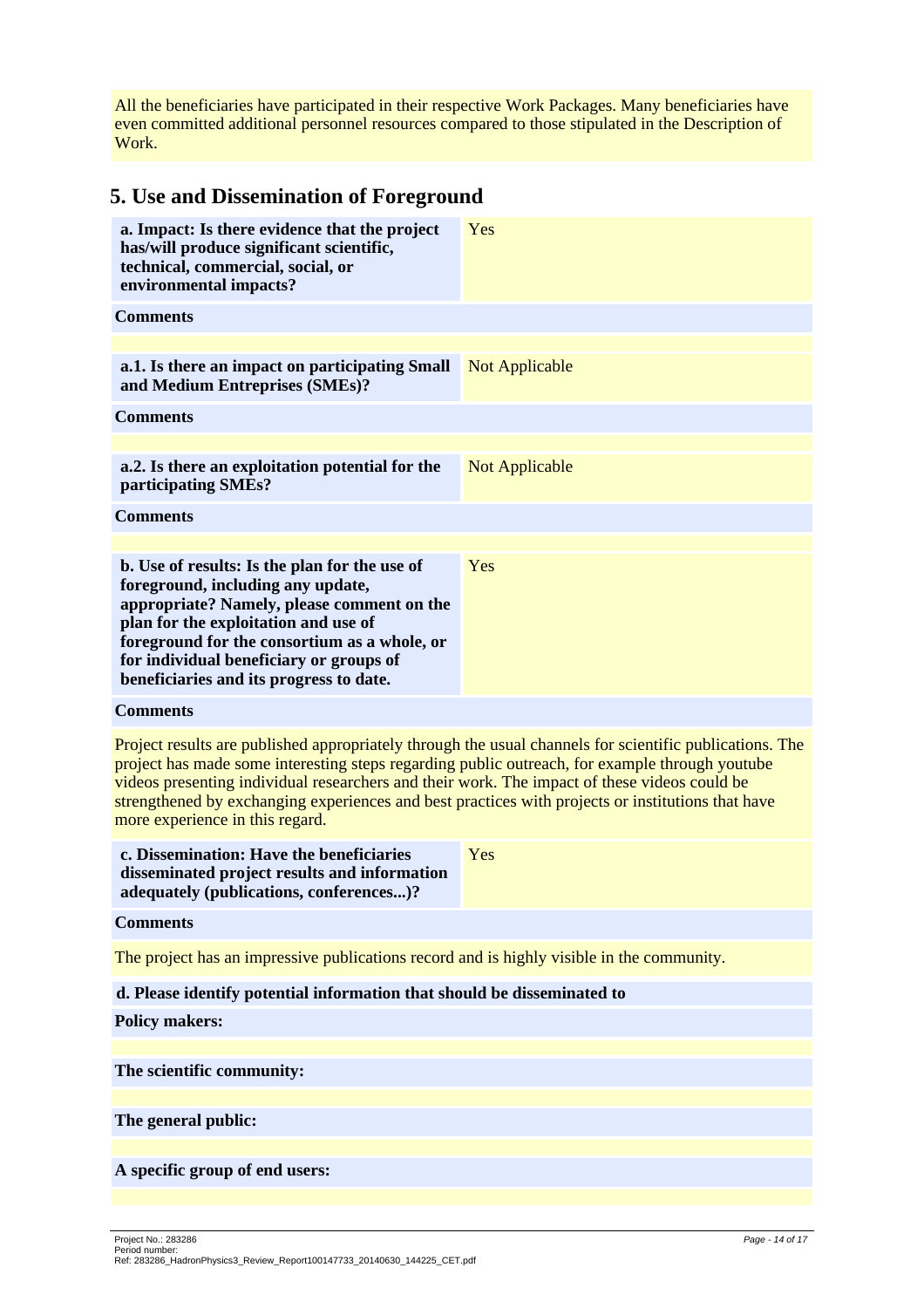| e. Involvement of potential users and<br>stakeholders: Are potential users and other<br>stakeholders (outside the consortium) suitably<br>involved (if applicable)?                                                                                                                 | <b>Not Applicable</b> |
|-------------------------------------------------------------------------------------------------------------------------------------------------------------------------------------------------------------------------------------------------------------------------------------|-----------------------|
| <b>Comments</b>                                                                                                                                                                                                                                                                     |                       |
|                                                                                                                                                                                                                                                                                     |                       |
| f. Links with other projects and/or<br>programmes: Is the consortium interacting in<br>a satisfactory manner with other related<br><b>Framework Programme projects or other</b><br><b>Research and Development</b><br>national/international programmes,<br>standardisation bodies? | Partially             |
| <b>Comments</b>                                                                                                                                                                                                                                                                     |                       |

The project is highly integrated with national research programmes in the field. As the project has explained during the review meeting, there is little interaction with the nuclear physics community (integrating activity ENSAR) in spite of certain aspects of the fields being related; this is difficult to overcome for reasons that might be described more as sociological ones.

### **6. Other Issues**

| a. Have policy-related and/or regulatory issues Not Applicable<br>been properly handled (if applicable)?      |                |
|---------------------------------------------------------------------------------------------------------------|----------------|
| <b>Comments</b>                                                                                               |                |
|                                                                                                               |                |
| b. Have ethical issues been appropriately<br>handled (if applicable)?                                         | Not Applicable |
| <b>Comments</b>                                                                                               |                |
|                                                                                                               |                |
| c. Have safety issues been properly handled (if Yes<br>applicable)?                                           |                |
| <b>Comments</b>                                                                                               |                |
|                                                                                                               |                |
| d. Has progress on Gender Equality Actions<br>been satisfactory (if applicable for this<br>reporting period)? | Not Applicable |
| <b>Comments</b>                                                                                               |                |

## **7. Flag the Project - Not related to the 'certified as correct'**

| Flag(s) for the project                                                      | Yes            |
|------------------------------------------------------------------------------|----------------|
| <b>Highlight as a success/case story</b>                                     | No             |
| High visibility/media attractive project                                     | No             |
| Substantial R&D breakthrough character                                       | N <sub>o</sub> |
| <b>Project linked to R&amp;D national/international</b><br><i>programmes</i> | N <sub>0</sub> |
| Project with an impact on EU policies                                        | N <sub>o</sub> |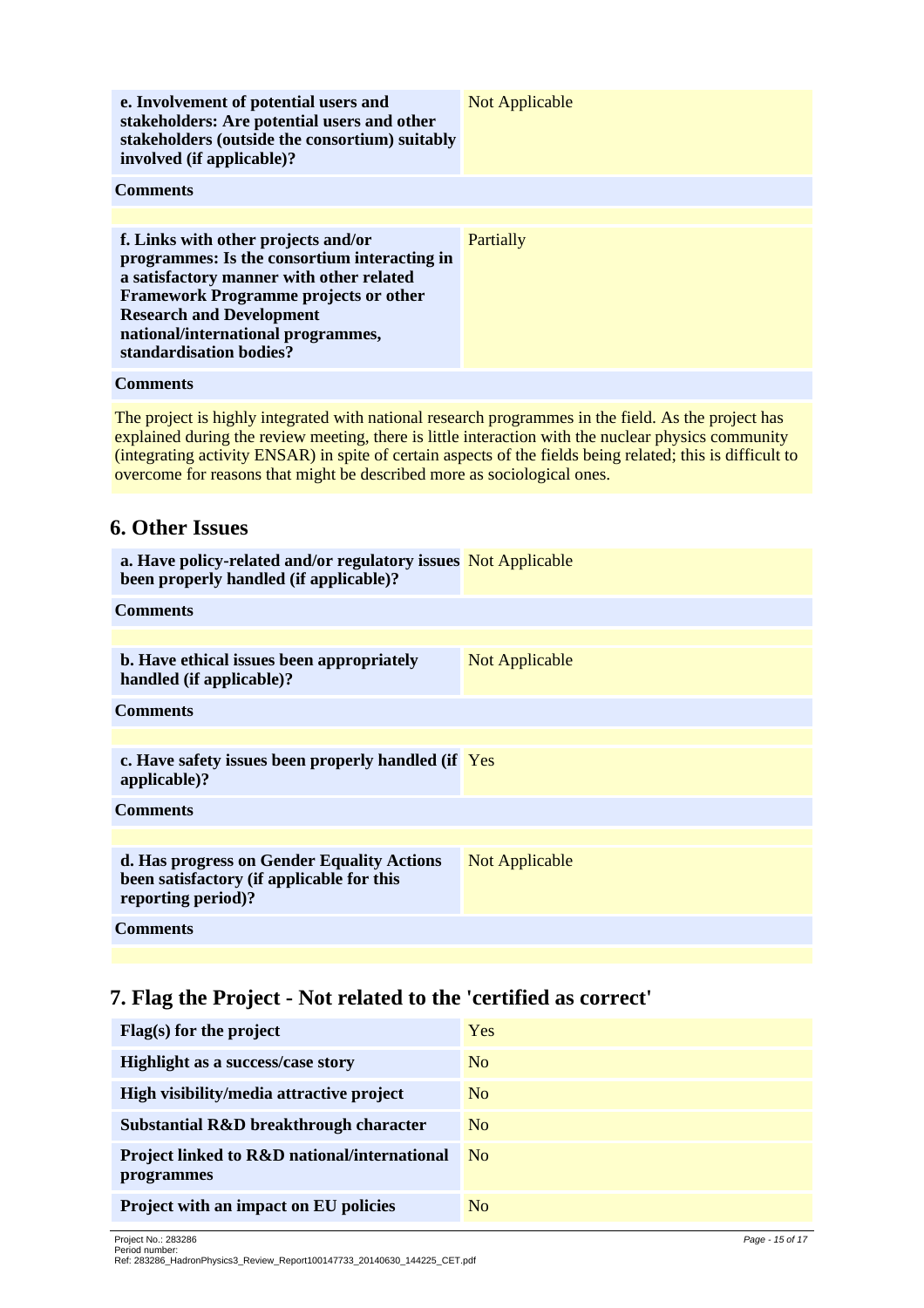| <b>Project with an impact on pushing Joint</b><br><b>Programming (especially for ERA-NET)</b>                                | N <sub>0</sub> |
|------------------------------------------------------------------------------------------------------------------------------|----------------|
| <b>Outstanding Use/Exploitation of results</b>                                                                               | N <sub>o</sub> |
| Significant R&D participation from outside<br>EU                                                                             | <b>Yes</b>     |
| Involvement of non-RTD actors in the field<br>(economic, policy makers, civil society,<br>end-users, standardisation bodies) | N <sub>0</sub> |
| Good innovation potential                                                                                                    | N <sub>o</sub> |
| <b>Other</b>                                                                                                                 | N <sub>o</sub> |
| Comments                                                                                                                     |                |
|                                                                                                                              |                |